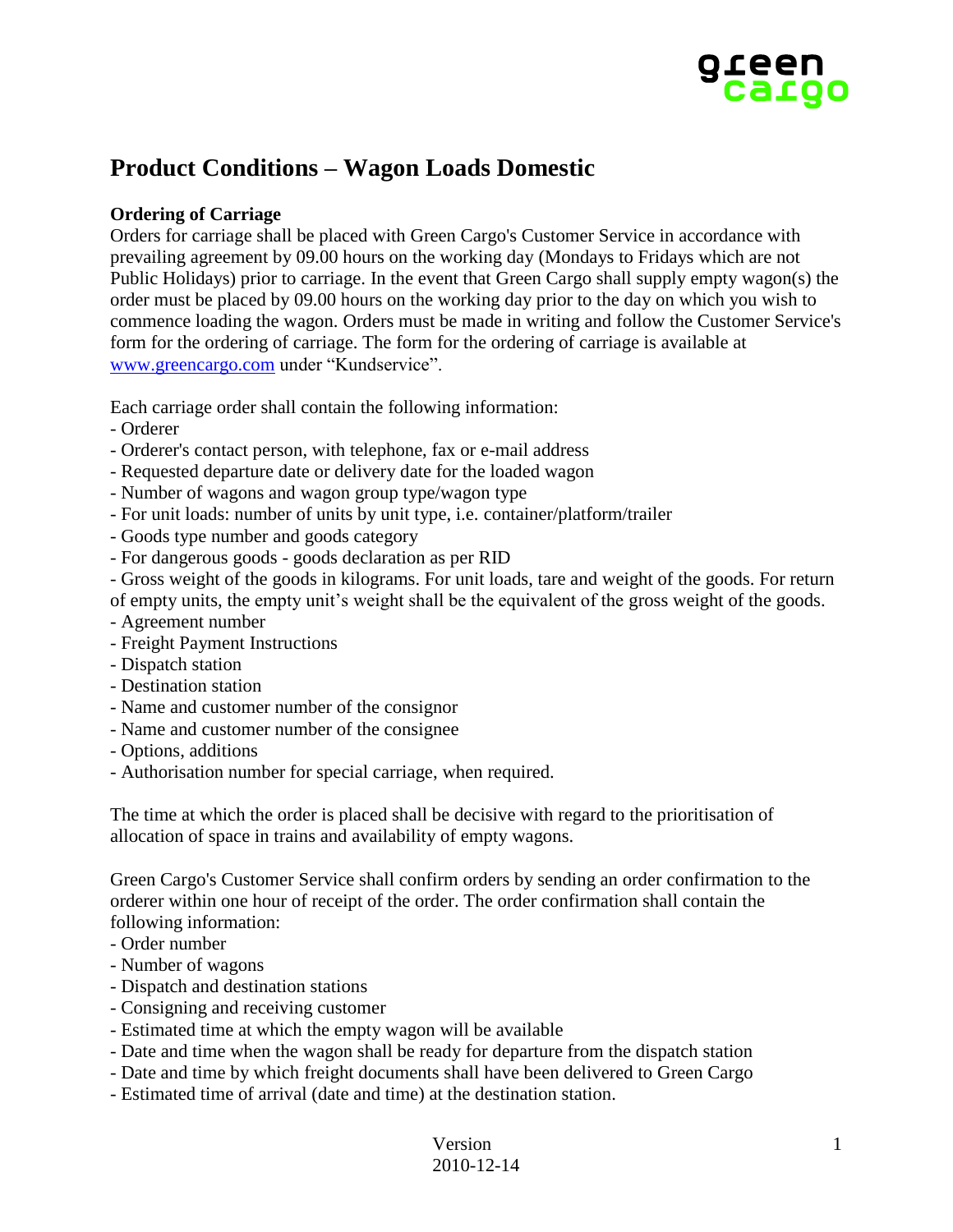

Freight documents shall contain details as per the carriage order, plus wagon ID and weight. Freight documents shall be as per SIS consignment note, underlying consignment note data as per the form available at [http://www.greencargo.com](http://www.greencargo.com/) under "Kundservice".

The CIM consignment note shall be used for consignments to and from Norway instead of the SIS consignment note.

## **The scope of the transport**

Green Cargo undertakes to carry out on behalf of the customer the transport of one or more railway wagons from a sender to a receiver. The charge for this service includes transport between the departure and destination points specified in the Price and Production Annexe and, unless otherwise agreed, shunting of the wagon from the departure railway track and shunting of the wagon to the destination railway track. The estimated shunting times shall be specified in the order confirmation.

In the event of closure of a specific tariff charge point Green Cargo shall inform the customer in writing at least one month prior to the decision taking effect.

## **Loading Instructions**

To ensure operational safety, at the same time creating good conditions for a high quality of transport, the consignor shall be responsible for the loading and securing of goods according to currently valid legislation, ordinances and loading regulations. Loading Regulations are available at [www.greencargo.com](http://www.greencargo.com/) under "Kundservice". Further advice with regard to loading may be obtained from the Green Cargo Customer Service or the sales person responsible for the agreement. The carrier undertakes to inform the customer in writing about any changes to the Loading Regulations during the contract period.

#### **Cancellation**

Cancellation of or changes to carriage orders shall be submitted to Green Cargo Customer Service. Cancellation of confirmed orders later than 10.00 hours on the working day prior to the transport day or the day on which the empty wagon is made available will be liable to charges as specified in the document "Tilläggsavgifter i godstransport på järnväg" which can be read at [www.greencargo.com](http://www.greencargo.com/) under "Kundservice".

#### **Disposition Time**

The following shall apply for wagons supplied by Green Cargo:

The consignor is allowed a loading time of 8 hours and the consignee an unloading time of 8 hours. Time shall be counted during the period 07.00-17.00 hours on working days from the moment the wagon is put at the disposal of the consignor or consignee. For further information see Green Cargo publication "Normalvillkor för Järnvägstrafik" which can be found at [www.greencargo.com](http://www.greencargo.com/) under "Kundservice". Should the customer need further disposition time this can be offered as an additional service.